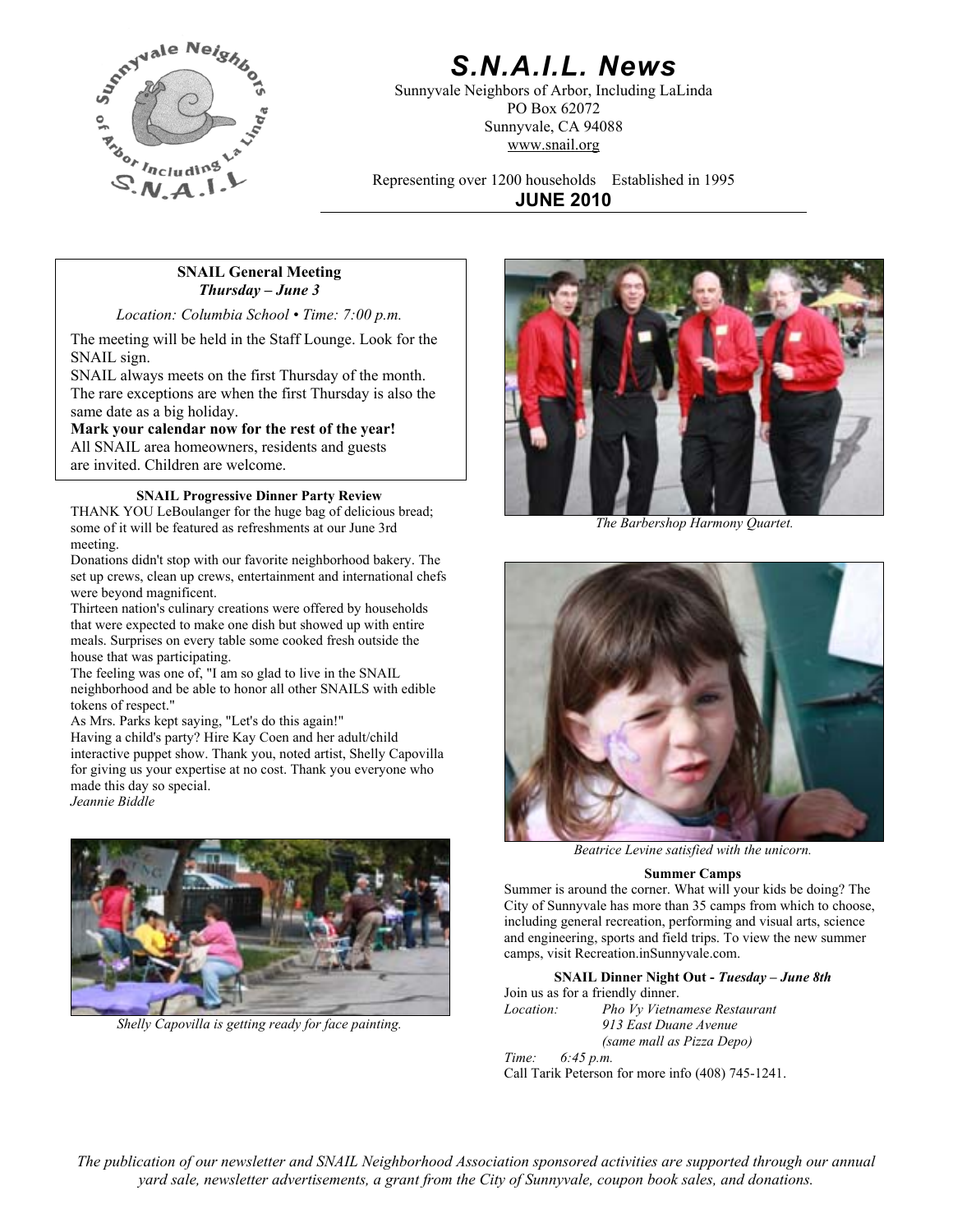### **More SNAIL Progressive Dinner Party Images Review**



*The sound of the accordion filled the street.* 



*Barbara and Sue after a hard day in the kitchen* In neighborly friendship,



*I am not putting my coat on no matter how cold it gets* 



*Connie wearing her favorite banner* 

#### **From the Chair**

We enjoyed a very special event this month with our International Progressive Dinner. Good company, good food (what a variety!) and special entertainment by Barbershop Harmony Quartet, "Daves and Confused", and accordionist Gianfranco Paolozzi. Kay Coen gave a wonderful program for the children including songs, interaction, and many puppets. Thank you for our wonderful entertainment, and to all our neighbors who shared this great day with us. Coming soon - our Annual Dumpster Day and Yard Sale Fundraiser to raise the funds for our great neighborhood events for the coming year. June 12, we will have our big dumpster day to help you with your home and yard clean-up. This is a free service offered by the City. Save the reusable items from your clean-up for the SNAIL Yard Sale June 12/13th, and put the rest in the big dumpsters in the neighborhood. You may bring your items to the Yard Sale Site (810 Carolina) or if you can't bring them, call 739- 8490 for pickup. We still need helpers Friday June 11 6-8pm to setup tables and put out sale goods. Also Saturday 6:30-9:30am to complete set up. This help is essential to the success of our event. Please give a few minutes of your time for this setup for our major fundraiser. Looking forward to seeing you at our General Meeting Thursday, June 3rd at Columbia Middle School Staff Lounge. Come enjoy a visit and good refreshments with your neighbors. *Connie Cook-Turner*

#### **Block Reps Volunteers Needed**

Neighbors on the following streets do not have a volunteer to deliver the monthly Newsletter on their block. If you would like to continue receiving the SNAIL Newsletter and participating in SNAIL events, we need a volunteer to deliver newsletters once a month (approximately 15-20 minutes) on your block. If you would like to volunteer for your block, please call 739-8490.

200 Block East Ferndale 500 Block Borregas 500 Block E. Duane

We have 2 new block representatives this month for 500 block E. Cypress and 200 block E. Hemlock. We are currently outreaching the 200 block E. Ferndale, the 500 block E. Duane, and the 500 block Borregas. Any help with these outreach efforts would be sincerely appreciated, Please call 739-8490.

#### **Website Committee**

Now that our website, www.snail.org, has been updated and is live, we are considering some additions and changes. If you would like to serve on the Website Committee please join us at the General Meeting, June 3rd, at Columbia School 7pm.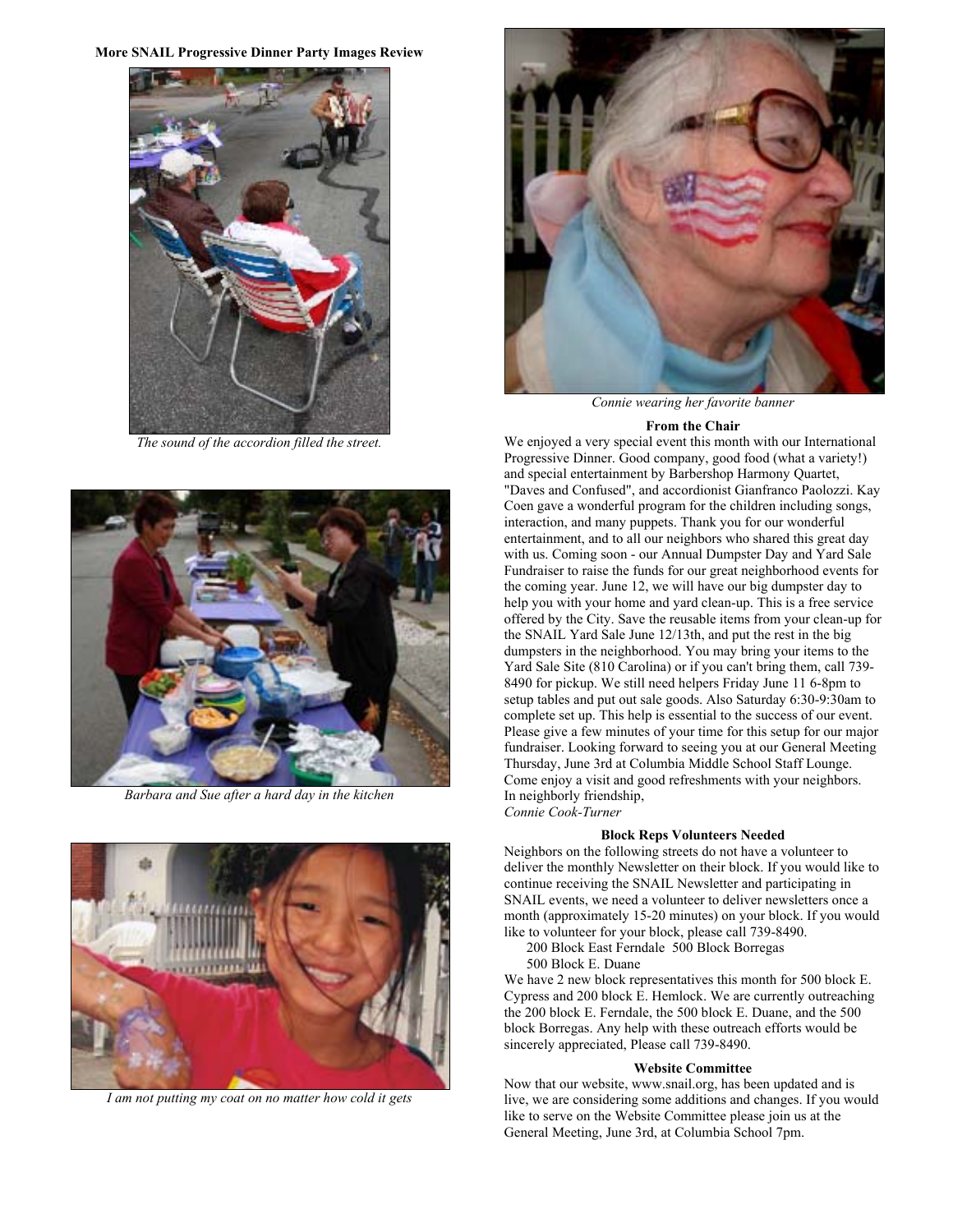**One More SNAIL Progressive Dinner Party Images Review**



*SNAIL's tiger has Irish roots* 

### **Keep Conserving Water**

It may be raining, but that doesn't mean we should stop conserving water. The City of Sunnyvale, in cooperation with the Santa Clara Valley Water District (SCVWD), continues to encourage business and residents to reduce their water consumption. Sunnyvale residents and businesses are eligible for a free Water-Wise water use survey from the SCVWD that helps identify opportunities where you can conserve. For more information or to schedule your Water-Wise survey, call (800) 548-1882 or visit www.valleywater.org.

**Dumpster Day/Yard Sale** *Sincerely, Denise Alexander Customer Outreach, Supervisor City of Sunnyvale will be providing us with 6 dumpsters again this Sincerely, Denise Alexander Customer Outreach, Supervisor* year on Saturday, June 12th from 8am to 2pm. Plan ahead for your garage and yard clean-up. Save those good, re-usable items for the Annual Fundraiser Yard Sale on Saturday/Sunday June 12-13. Locations of dumpsters are: (1) 284 West Eaglewood Ave.; (2) <sup>by</sup> Acterra, in partnership with the City of Sunnyvale. **782 Madrone; (3) 646 San Diego; (4) 574 N. Bayview; (5) 377 N. Fernwood on West side of 382 North Fernwood; (6) 810 Carolina.**

For further information or to volunteer for these events, call Barry For more info visit www.acterra.org/greenathome. 739-1420 re:dumpsters, or Connie 739-8490 re:yardsale. **From the Editor** 

## **PG&E's SmartMeter™ Question & Answers**

*Q1 – How many Relays/Access Points and Data Collection Units are there in the City of Sunnyvale?* 

A1– The current plan is to install 12 Access Points, 39 Relays and 16 Data Collection Units in Sunnyvale.

*Q2 – Does PG&E have a State of California Certificate of Compliance for the SmartMeters™? Gianfranco Paolozzi* 

A2 – The CPUC sets our requirements and audits us directly so we do not need a Certificate of Compliance for our meters. Also, our internal standards are more stringent than the State Certification requirement.

#### *Q3 – Are the SmartMeters™ calibrated and isn't there a calibration sticker on the meter?*

A3- PG&E's SmartMeter™ devices are tested and certified for accuracy and reliability prior to installation as part of PG&E's quality assurance process. One hundred percent of the meters are tested for accuracy at the factory before shipping. Additionally, the devices are spot-tested at the factory by an independent auditor, following up on the factory's original testing. There are no calibration adjustments after the unit is built. PG&E gets a report of the accuracy test results for each unit built and shipped. PG&E tests an additional random sample of devices as part of its quality management process when the meters arrive at PG&E. After installation, PG&E again conducts additional random meter testing to see how the meters are performing over time. PG&E performs detailed data analysis on the information it gathers from the meters to ensure the meters are reporting accurately. PG&E also conducts data monitoring and analysis after installation to look for nay unusual signs from the meter which may indicate any issues. It is not normal for the utility industry to put stickers on the meters. For example, no legacy meters have calibration stickers. However, PG&E test equipment does display a calibration sticker. *Q4 – Why is my electric and gas bill split in two dates?* 

A4 – PG&E's gas rates reflect monthly fluctuations in gas market prices and gas rates are normally revised on the  $1<sup>st</sup>$  of each month. The CPUC authorizes PG&E to change gas rates on the first of each month based upon market fluctuations. Bills are prorated based on the number of days in the billing period that fall before and after the rate change date. The gas charges are split on the bill in order to reflect the two gas procurement costs.

*Q5 – What is the Website where I can find the antennas and electric towers in my neighborhood?* 

A5 – [www.antennasearach.com](http://www.antennasearach.com/)

*Q6 – If I have a question regarding the solar program who should I call?* 

A6 – Solar questions should be directed to the PG&E Solar Hotline – 415-973-3480.

### **Get a FREE Home Energy Audit!**

Schedule a HouseCall. Green@Home is offering HouseCalls in Sunnyvale. The Green@Home program is a Free service offered To schedule a convenient 2.5 hour appointment for your HouseCall, contact Liz Muir at (650) 962-9876 x 350 or at greenathome@acterra.org.

On the home page of the revised SNAIL website we have a section, left side, for images that can be replaced every week. The images should be about something in the Sunnyvale Neighbors of Arbor, Including LaLinda (SNAIL), like the images about corner curbs all around us being upgraded for handicap access. Email your image to Gianfranco.

#### *SNAIL BOARD and CITY of SUNNYVALE SUPPORT STAFF*

| <b>Chair</b><br>739-8490<br>Connie Cook-Turner<br>810 Carolina Ave.                              |  |
|--------------------------------------------------------------------------------------------------|--|
| <b>Vice Chair</b><br>747-1949<br>Bonnie Lloyd<br>802 Borregas Ave.                               |  |
| Secretary<br>745-1241<br>Tarik Peterson<br>667 San Diego Ave.                                    |  |
| 734-0739<br>Treasurer<br>Jeannie Biddle<br>245 East Eaglewood                                    |  |
| Newsletter Editor<br>733-2446<br>Gianfranco Paolozzi<br>351 Cypress Ave.                         |  |
| 739-8490<br><b>Newsletter Distribution</b><br>(Problems/Missed Papers)<br>Tarik Peterson         |  |
| <b>Neighborhood Preservation</b><br>$CKoelbel$ @ ci.sunnyvale.ca.us<br>Chris Koelbel<br>730-7521 |  |
| Neighborhood Resource Officer<br>730-7145<br>JDavis $\omega$ ci. sunnyvale ca.us<br>Jim Davis    |  |